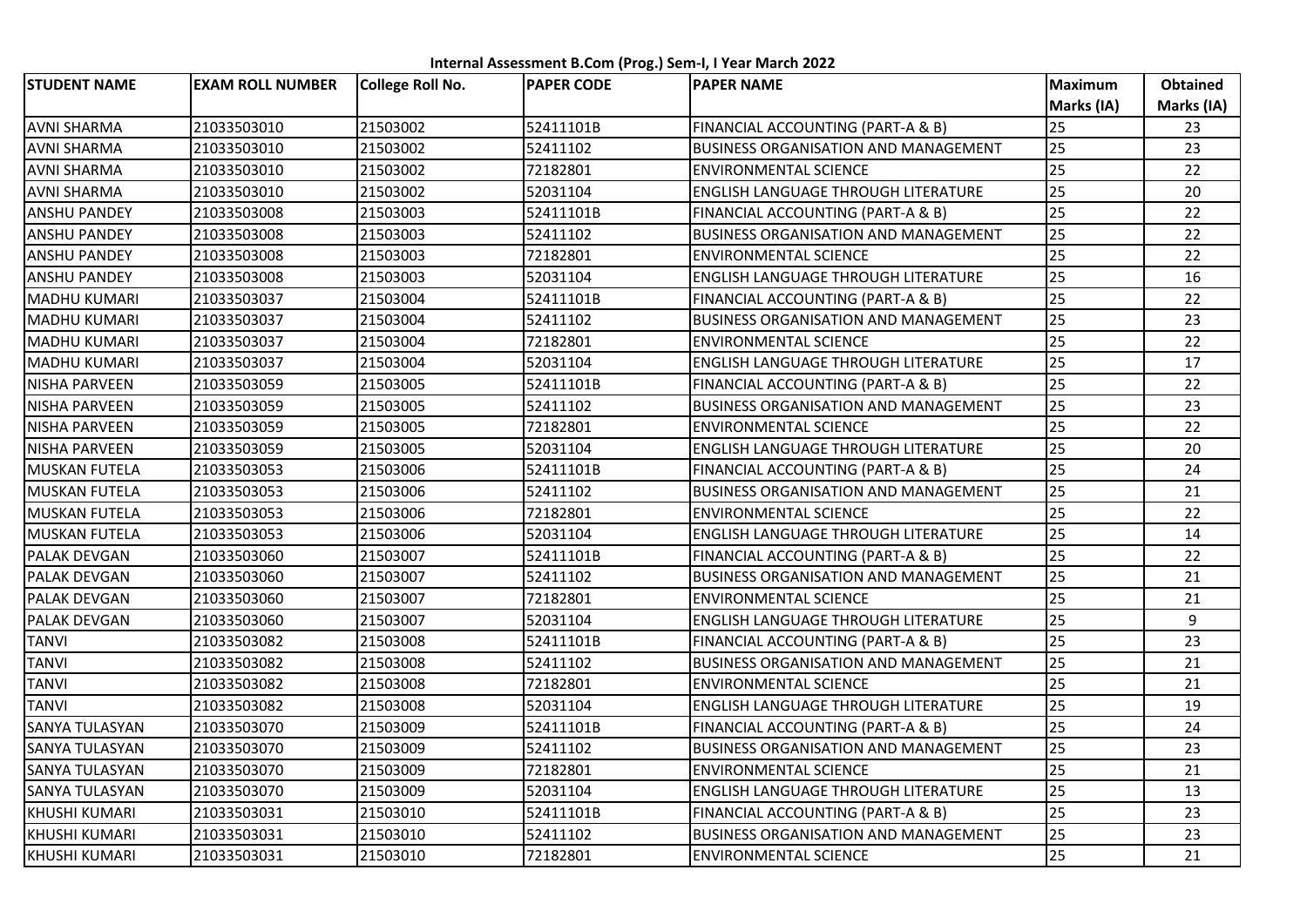| KHUSHI KUMARI          | 21033503031 | 21503010 | 52031104  | ENGLISH LANGUAGE THROUGH LITERATURE         | 25 | 17 |
|------------------------|-------------|----------|-----------|---------------------------------------------|----|----|
| <b>TANYA SHARMA</b>    | 21033503083 | 21503011 | 52411101B | FINANCIAL ACCOUNTING (PART-A & B)           | 25 | 22 |
| <b>TANYA SHARMA</b>    | 21033503083 | 21503011 | 52411102  | <b>BUSINESS ORGANISATION AND MANAGEMENT</b> | 25 | 23 |
| <b>TANYA SHARMA</b>    | 21033503083 | 21503011 | 72182801  | <b>ENVIRONMENTAL SCIENCE</b>                | 25 | 21 |
| <b>TANYA SHARMA</b>    | 21033503083 | 21503011 | 52031104  | ENGLISH LANGUAGE THROUGH LITERATURE         | 25 | 19 |
| <b>MONIKA LAKRA</b>    | 21033503051 | 21503012 | 52411101B | FINANCIAL ACCOUNTING (PART-A & B)           | 25 | 24 |
| <b>MONIKA LAKRA</b>    | 21033503051 | 21503012 | 52411102  | <b>BUSINESS ORGANISATION AND MANAGEMENT</b> | 25 | 22 |
| <b>MONIKA LAKRA</b>    | 21033503051 | 21503012 | 72182801  | <b>ENVIRONMENTAL SCIENCE</b>                | 25 | 21 |
| <b>MONIKA LAKRA</b>    | 21033503051 | 21503012 | 52031104  | <b>ENGLISH LANGUAGE THROUGH LITERATURE</b>  | 25 | 21 |
| <b>MANSHA KAPIL</b>    | 21033503043 | 21503013 | 52411101B | FINANCIAL ACCOUNTING (PART-A & B)           | 25 | 23 |
| <b>MANSHA KAPIL</b>    | 21033503043 | 21503013 | 52411102  | <b>BUSINESS ORGANISATION AND MANAGEMENT</b> | 25 | 24 |
| <b>MANSHA KAPIL</b>    | 21033503043 | 21503013 | 72182801  | <b>ENVIRONMENTAL SCIENCE</b>                | 25 | 22 |
| <b>MANSHA KAPIL</b>    | 21033503043 | 21503013 | 52031104  | ENGLISH LANGUAGE THROUGH LITERATURE         | 25 | 21 |
| <b>MAITRI GUPTA</b>    | 21033503040 | 21503014 | 52411101B | FINANCIAL ACCOUNTING (PART-A & B)           | 25 | 22 |
| <b>MAITRI GUPTA</b>    | 21033503040 | 21503014 | 52411102  | <b>BUSINESS ORGANISATION AND MANAGEMENT</b> | 25 | 24 |
| <b>MAITRI GUPTA</b>    | 21033503040 | 21503014 | 72182801  | <b>ENVIRONMENTAL SCIENCE</b>                | 25 | 22 |
| <b>MAITRI GUPTA</b>    | 21033503040 | 21503014 | 52031104  | ENGLISH LANGUAGE THROUGH LITERATURE         | 25 | 15 |
| <b>VARSHA AGGARWAL</b> | 21033503085 | 21503015 | 52411101B | FINANCIAL ACCOUNTING (PART-A & B)           | 25 | 23 |
| VARSHA AGGARWAL        | 21033503085 | 21503015 | 52411102  | <b>BUSINESS ORGANISATION AND MANAGEMENT</b> | 25 | 23 |
| VARSHA AGGARWAL        | 21033503085 | 21503015 | 72182801  | <b>ENVIRONMENTAL SCIENCE</b>                | 25 | 22 |
| <b>VARSHA AGGARWAL</b> | 21033503085 | 21503015 | 52031104  | <b>ENGLISH LANGUAGE THROUGH LITERATURE</b>  | 25 | 19 |
| <b>SELINA KAUSHIK</b>  | 21033503072 | 21503016 | 52411101B | FINANCIAL ACCOUNTING (PART-A & B)           | 25 | 23 |
| <b>SELINA KAUSHIK</b>  | 21033503072 | 21503016 | 52411102  | <b>BUSINESS ORGANISATION AND MANAGEMENT</b> | 25 | 23 |
| <b>SELINA KAUSHIK</b>  | 21033503072 | 21503016 | 72182801  | <b>ENVIRONMENTAL SCIENCE</b>                | 25 | 23 |
| <b>SELINA KAUSHIK</b>  | 21033503072 | 21503016 | 52031104  | <b>ENGLISH LANGUAGE THROUGH LITERATURE</b>  | 25 | 19 |
| YAMINI                 | 21033503087 | 21503017 | 52411101B | FINANCIAL ACCOUNTING (PART-A & B)           | 25 | 22 |
| YAMINI                 | 21033503087 | 21503017 | 52411102  | BUSINESS ORGANISATION AND MANAGEMENT        | 25 | 23 |
| YAMINI                 | 21033503087 | 21503017 | 72182801  | <b>ENVIRONMENTAL SCIENCE</b>                | 25 | 21 |
| YAMINI                 | 21033503087 | 21503017 | 52031104  | ENGLISH LANGUAGE THROUGH LITERATURE         | 25 | 13 |
| <b>KASHISH MISHRA</b>  | 21033503026 | 21503018 | 52411101B | FINANCIAL ACCOUNTING (PART-A & B)           | 25 | 25 |
| <b>KASHISH MISHRA</b>  | 21033503026 | 21503018 | 52411102  | BUSINESS ORGANISATION AND MANAGEMENT        | 25 | 23 |
| <b>KASHISH MISHRA</b>  | 21033503026 | 21503018 | 72182801  | <b>ENVIRONMENTAL SCIENCE</b>                | 25 | 22 |
| <b>KASHISH MISHRA</b>  | 21033503026 | 21503018 | 52031104  | <b>ENGLISH LANGUAGE THROUGH LITERATURE</b>  | 25 | 20 |
| LAXMI SHARMA           | 21033503036 | 21503019 | 52411101B | FINANCIAL ACCOUNTING (PART-A & B)           | 25 | 24 |
| LAXMI SHARMA           | 21033503036 | 21503019 | 52411102  | <b>BUSINESS ORGANISATION AND MANAGEMENT</b> | 25 | 23 |
| LAXMI SHARMA           | 21033503036 | 21503019 | 72182801  | <b>ENVIRONMENTAL SCIENCE</b>                | 25 | 23 |
| LAXMI SHARMA           | 21033503036 | 21503019 | 52031104  | <b>ENGLISH LANGUAGE THROUGH LITERATURE</b>  | 25 | 16 |
| <b>CHAKSHU</b>         | 21033503012 | 21503020 | 52031104  | <b>ENGLISH LANGUAGE THROUGH LITERATURE</b>  | 25 | 18 |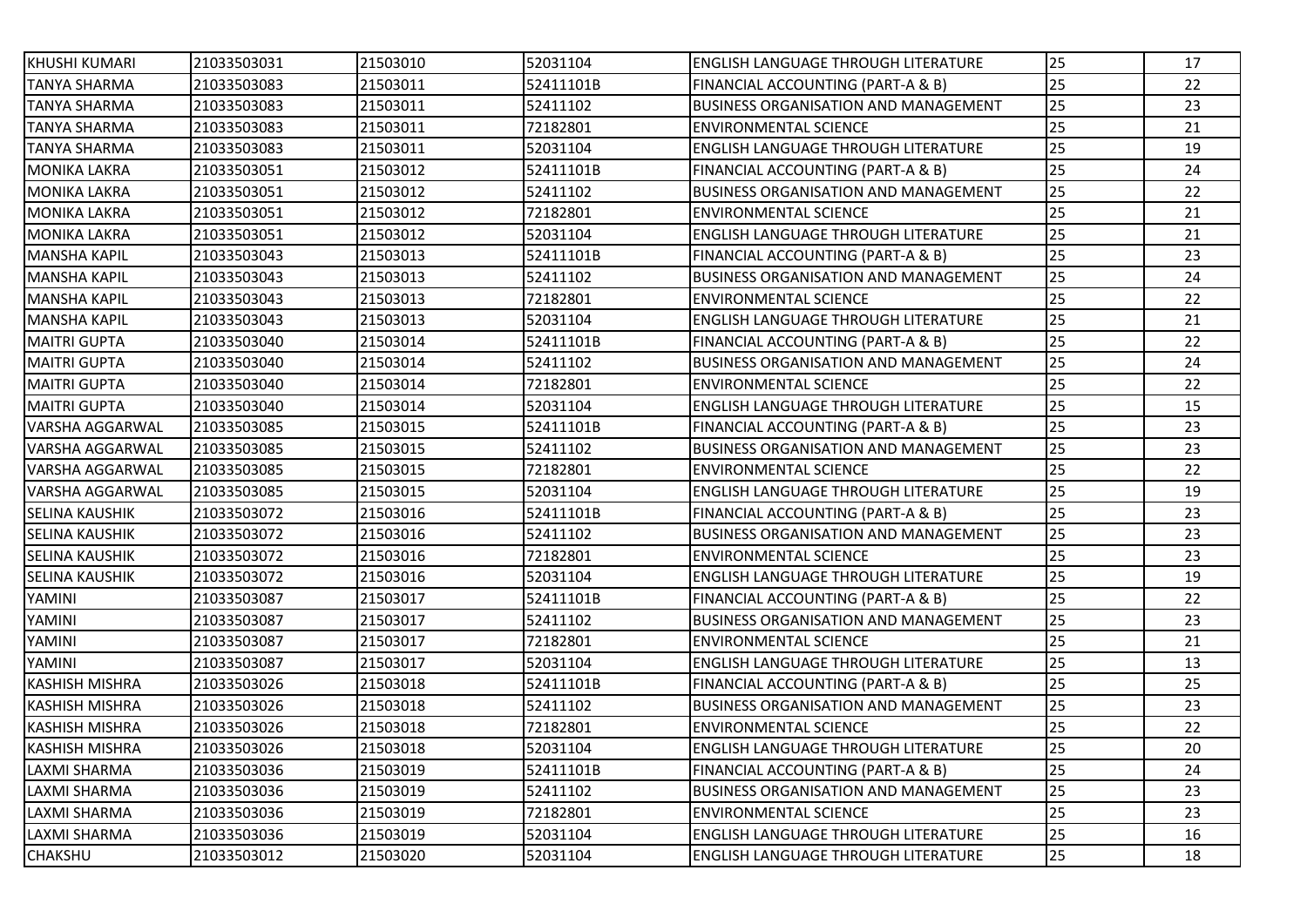| <b>CHAKSHU</b>        | 21033503012 | 21503020 | 52411101B | FINANCIAL ACCOUNTING (PART-A & B)           | 25 | 25 |
|-----------------------|-------------|----------|-----------|---------------------------------------------|----|----|
| <b>CHAKSHU</b>        | 21033503012 | 21503020 | 52411102  | <b>BUSINESS ORGANISATION AND MANAGEMENT</b> | 25 | 12 |
| <b>CHAKSHU</b>        | 21033503012 | 21503020 | 72182801  | <b>ENVIRONMENTAL SCIENCE</b>                | 25 | 21 |
| SARLA                 | 21033503071 | 21503021 | 52411101B | FINANCIAL ACCOUNTING (PART-A & B)           | 25 | 23 |
| SARLA                 | 21033503071 | 21503021 | 52411102  | <b>BUSINESS ORGANISATION AND MANAGEMENT</b> | 25 | 22 |
| SARLA                 | 21033503071 | 21503021 | 72182801  | <b>ENVIRONMENTAL SCIENCE</b>                | 25 | 21 |
| SARLA                 | 21033503071 | 21503021 | 52031104  | ENGLISH LANGUAGE THROUGH LITERATURE         | 25 | 13 |
| <b>KASHISH GUPTA</b>  | 21033503025 | 21503022 | 52411101B | FINANCIAL ACCOUNTING (PART-A & B)           | 25 | 22 |
| <b>KASHISH GUPTA</b>  | 21033503025 | 21503022 | 52411102  | BUSINESS ORGANISATION AND MANAGEMENT        | 25 | 21 |
| <b>KASHISH GUPTA</b>  | 21033503025 | 21503022 | 72182801  | <b>ENVIRONMENTAL SCIENCE</b>                | 25 | 21 |
| <b>KASHISH GUPTA</b>  | 21033503025 | 21503022 | 52031104  | ENGLISH LANGUAGE THROUGH LITERATURE         | 25 | 17 |
| <b>TAMANNA AJMANI</b> | 21033503079 | 21503023 | 52411101B | FINANCIAL ACCOUNTING (PART-A & B)           | 25 | 22 |
| TAMANNA AJMANI        | 21033503079 | 21503023 | 52411102  | <b>BUSINESS ORGANISATION AND MANAGEMENT</b> | 25 | 22 |
| TAMANNA AJMANI        | 21033503079 | 21503023 | 72182801  | <b>ENVIRONMENTAL SCIENCE</b>                | 25 | 21 |
| <b>TAMANNA AJMANI</b> | 21033503079 | 21503023 | 52031104  | ENGLISH LANGUAGE THROUGH LITERATURE         | 25 | 9  |
| <b>SHIVANI KUMARI</b> | 21033503073 | 21503024 | 52411101B | FINANCIAL ACCOUNTING (PART-A & B)           | 25 | 22 |
| <b>SHIVANI KUMARI</b> | 21033503073 | 21503024 | 52411102  | <b>BUSINESS ORGANISATION AND MANAGEMENT</b> | 25 | 24 |
| <b>SHIVANI KUMARI</b> | 21033503073 | 21503024 | 72182801  | <b>ENVIRONMENTAL SCIENCE</b>                | 25 | 21 |
| <b>SHIVANI KUMARI</b> | 21033503073 | 21503024 | 52031104  | ENGLISH LANGUAGE THROUGH LITERATURE         | 25 | 20 |
| LAVISHA GUPTA         | 21033503035 | 21503025 | 52411101B | FINANCIAL ACCOUNTING (PART-A & B)           | 25 | 24 |
| LAVISHA GUPTA         | 21033503035 | 21503025 | 52411102  | <b>BUSINESS ORGANISATION AND MANAGEMENT</b> | 25 | 23 |
| LAVISHA GUPTA         | 21033503035 | 21503025 | 72182801  | <b>ENVIRONMENTAL SCIENCE</b>                | 25 | 22 |
| LAVISHA GUPTA         | 21033503035 | 21503025 | 52031104  | ENGLISH LANGUAGE THROUGH LITERATURE         | 25 | 19 |
| ANJALI                | 21033503004 | 21503026 | 52031104  | ENGLISH LANGUAGE THROUGH LITERATURE         | 25 | 14 |
| ANJALI                | 21033503004 | 21503026 | 52411101B | FINANCIAL ACCOUNTING (PART-A & B)           | 25 | 21 |
| ANJALI                | 21033503004 | 21503026 | 52411102  | BUSINESS ORGANISATION AND MANAGEMENT        | 25 | 23 |
| ANJALI                | 21033503004 | 21503026 | 72182801  | <b>ENVIRONMENTAL SCIENCE</b>                | 25 | 21 |
| <b>MANSI GAUR</b>     | 21033503045 | 21503027 | 52411101B | FINANCIAL ACCOUNTING (PART-A & B)           | 25 | 17 |
| <b>MANSI GAUR</b>     | 21033503045 | 21503027 | 52411102  | BUSINESS ORGANISATION AND MANAGEMENT        | 25 | 24 |
| <b>MANSI GAUR</b>     | 21033503045 | 21503027 | 72182801  | <b>ENVIRONMENTAL SCIENCE</b>                | 25 | 21 |
| <b>MANSI GAUR</b>     | 21033503045 | 21503027 | 52031104  | ENGLISH LANGUAGE THROUGH LITERATURE         | 25 | 15 |
| AKANKSHA              | 21033503089 | 21503028 | 52411101B | FINANCIAL ACCOUNTING (PART-A & B)           | 25 | 23 |
| AKANKSHA              | 21033503089 | 21503028 | 52411102  | <b>BUSINESS ORGANISATION AND MANAGEMENT</b> | 25 | 23 |
| AKANKSHA              | 21033503089 | 21503028 | 72182801  | <b>ENVIRONMENTAL SCIENCE</b>                | 25 | 21 |
| AKANKSHA              | 21033503089 | 21503028 | 52031104  | ENGLISH LANGUAGE THROUGH LITERATURE         | 25 | 17 |
| MAMTA                 | 21033503041 | 21503029 | 52411101B | FINANCIAL ACCOUNTING (PART-A & B)           | 25 | 25 |
| <b>MAMTA</b>          | 21033503041 | 21503029 | 52411102  | <b>BUSINESS ORGANISATION AND MANAGEMENT</b> | 25 | 22 |
| MAMTA                 | 21033503041 | 21503029 | 72182801  | <b>ENVIRONMENTAL SCIENCE</b>                | 25 | 21 |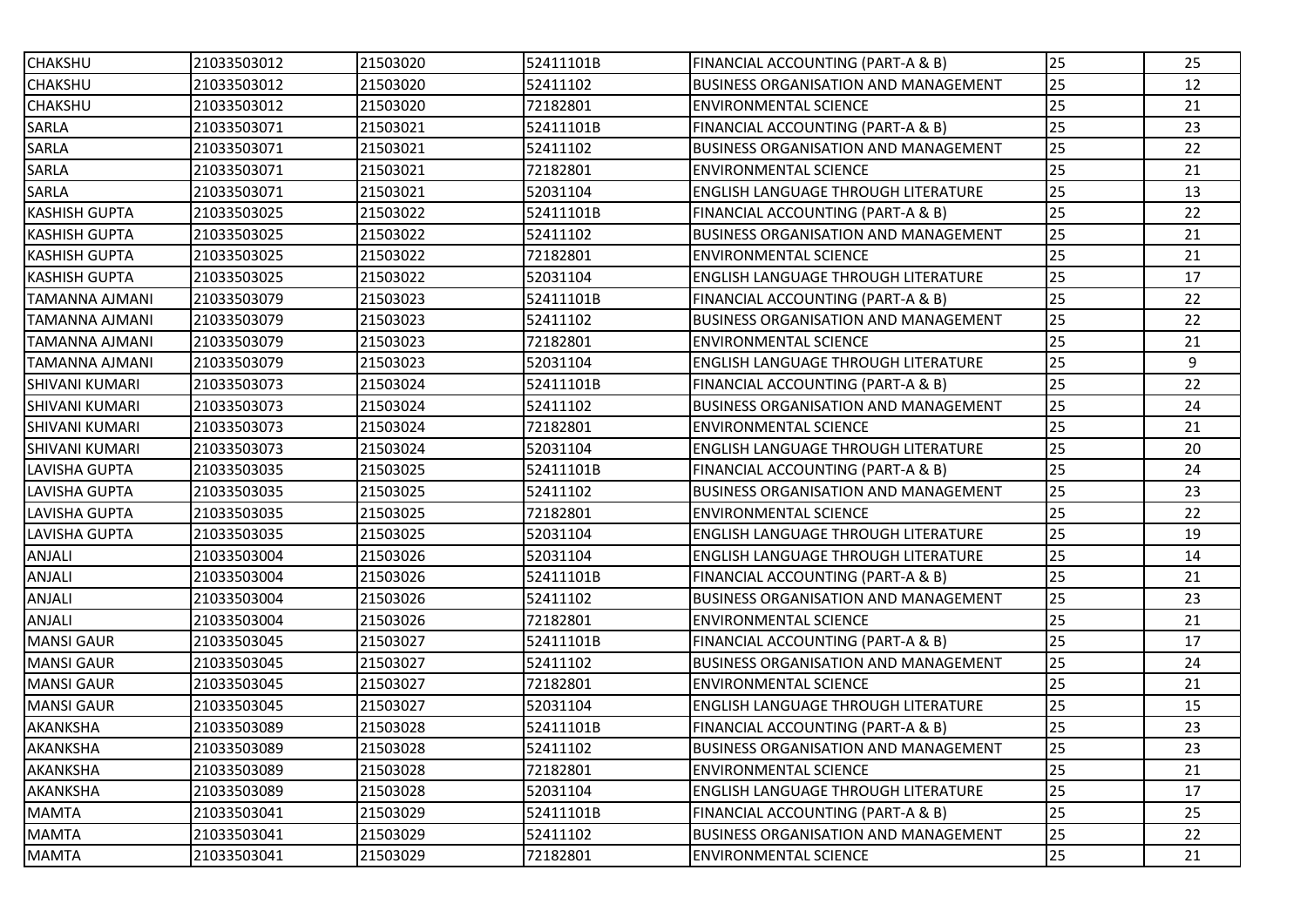| <b>MAMTA</b>          | 21033503041 | 21503029 | 52031104  | <b>ENGLISH LANGUAGE THROUGH LITERATURE</b>  | 25 | 15 |
|-----------------------|-------------|----------|-----------|---------------------------------------------|----|----|
| <b>KOMAL</b>          | 21033503032 | 21503030 | 52411101B | FINANCIAL ACCOUNTING (PART-A & B)           | 25 | 22 |
| <b>KOMAL</b>          | 21033503032 | 21503030 | 52411102  | <b>BUSINESS ORGANISATION AND MANAGEMENT</b> | 25 | 23 |
| <b>KOMAL</b>          | 21033503032 | 21503030 | 72182801  | <b>ENVIRONMENTAL SCIENCE</b>                | 25 | 22 |
| <b>KOMAL</b>          | 21033503032 | 21503030 | 52031104  | <b>ENGLISH LANGUAGE THROUGH LITERATURE</b>  | 25 | 14 |
| KAVYA SEHGAL          | 21033503027 | 21503031 | 52031104  | <b>ENGLISH LANGUAGE THROUGH LITERATURE</b>  | 25 | 22 |
| KAVYA SEHGAL          | 21033503027 | 21503031 | 52411101B | FINANCIAL ACCOUNTING (PART-A & B)           | 25 | 25 |
| <b>KAVYA SEHGAL</b>   | 21033503027 | 21503031 | 52411102  | <b>BUSINESS ORGANISATION AND MANAGEMENT</b> | 25 | 23 |
| KAVYA SEHGAL          | 21033503027 | 21503031 | 72182801  | <b>ENVIRONMENTAL SCIENCE</b>                | 25 | 22 |
| <b>MEGHA ARORA</b>    | 21033503049 | 21503032 | 52411101B | FINANCIAL ACCOUNTING (PART-A & B)           | 25 | 25 |
| <b>MEGHA ARORA</b>    | 21033503049 | 21503032 | 52411102  | <b>BUSINESS ORGANISATION AND MANAGEMENT</b> | 25 | 21 |
| <b>MEGHA ARORA</b>    | 21033503049 | 21503032 | 72182801  | <b>ENVIRONMENTAL SCIENCE</b>                | 25 | 22 |
| <b>MEGHA ARORA</b>    | 21033503049 | 21503032 | 52031104  | <b>ENGLISH LANGUAGE THROUGH LITERATURE</b>  | 25 | 20 |
| UNNATI SINGH          | 21033503084 | 21503033 | 52411101B | FINANCIAL ACCOUNTING (PART-A & B)           | 25 | 22 |
| <b>UNNATI SINGH</b>   | 21033503084 | 21503033 | 52411102  | <b>BUSINESS ORGANISATION AND MANAGEMENT</b> | 25 | 23 |
| <b>UNNATI SINGH</b>   | 21033503084 | 21503033 | 72182801  | <b>ENVIRONMENTAL SCIENCE</b>                | 25 | 22 |
| <b>UNNATI SINGH</b>   | 21033503084 | 21503033 | 52031104  | <b>ENGLISH LANGUAGE THROUGH LITERATURE</b>  | 25 | 17 |
| <b>KASHISH GARG</b>   | 21033503023 | 21503034 | 52031104  | <b>ENGLISH LANGUAGE THROUGH LITERATURE</b>  | 25 | 5  |
| <b>KASHISH GARG</b>   | 21033503023 | 21503034 | 52411101B | FINANCIAL ACCOUNTING (PART-A & B)           | 25 | 13 |
| <b>KASHISH GARG</b>   | 21033503023 | 21503034 | 52411102  | <b>BUSINESS ORGANISATION AND MANAGEMENT</b> | 25 | 12 |
| <b>KASHISH GARG</b>   | 21033503023 | 21503034 | 72182801  | <b>ENVIRONMENTAL SCIENCE</b>                | 25 | 21 |
| <b>MANYA GUPTA</b>    | 21033503047 | 21503035 | 52411101B | FINANCIAL ACCOUNTING (PART-A & B)           | 25 | 24 |
| <b>MANYA GUPTA</b>    | 21033503047 | 21503035 | 52411102  | <b>BUSINESS ORGANISATION AND MANAGEMENT</b> | 25 | 24 |
| <b>MANYA GUPTA</b>    | 21033503047 | 21503035 | 72182801  | <b>ENVIRONMENTAL SCIENCE</b>                | 25 | 22 |
| <b>MANYA GUPTA</b>    | 21033503047 | 21503035 | 52031104  | <b>ENGLISH LANGUAGE THROUGH LITERATURE</b>  | 25 | 16 |
| <b>MANISHA YADAV</b>  | 21033503042 | 21503036 | 52411101B | FINANCIAL ACCOUNTING (PART-A & B)           | 25 | 22 |
| <b>MANISHA YADAV</b>  | 21033503042 | 21503036 | 52411102  | <b>BUSINESS ORGANISATION AND MANAGEMENT</b> | 25 | 23 |
| <b>MANISHA YADAV</b>  | 21033503042 | 21503036 | 72182801  | <b>ENVIRONMENTAL SCIENCE</b>                | 25 | 21 |
| <b>MANISHA YADAV</b>  | 21033503042 | 21503036 | 52031104  | <b>ENGLISH LANGUAGE THROUGH LITERATURE</b>  | 25 | 13 |
| ANSHU                 | 21033503007 | 21503037 | 52031104  | <b>ENGLISH LANGUAGE THROUGH LITERATURE</b>  | 25 | 14 |
| ANSHU                 | 21033503007 | 21503037 | 52411101B | FINANCIAL ACCOUNTING (PART-A & B)           | 25 | 24 |
| ANSHU                 | 21033503007 | 21503037 | 52411102  | <b>BUSINESS ORGANISATION AND MANAGEMENT</b> | 25 | 24 |
| ANSHU                 | 21033503007 | 21503037 | 72182801  | <b>ENVIRONMENTAL SCIENCE</b>                | 25 | 23 |
| <b>DEVANSHI TYAGI</b> | 21033503013 | 21503038 | 52031104  | <b>ENGLISH LANGUAGE THROUGH LITERATURE</b>  | 25 | 16 |
| DEVANSHI TYAGI        | 21033503013 | 21503038 | 52411101B | FINANCIAL ACCOUNTING (PART-A & B)           | 25 | 23 |
| DEVANSHI TYAGI        | 21033503013 | 21503038 | 52411102  | <b>BUSINESS ORGANISATION AND MANAGEMENT</b> | 25 | 22 |
| DEVANSHI TYAGI        | 21033503013 | 21503038 | 72182801  | <b>ENVIRONMENTAL SCIENCE</b>                | 25 | 23 |
| PRIYAL SARAF          | 21033503063 | 21503039 | 52411101B | FINANCIAL ACCOUNTING (PART-A & B)           | 25 | 23 |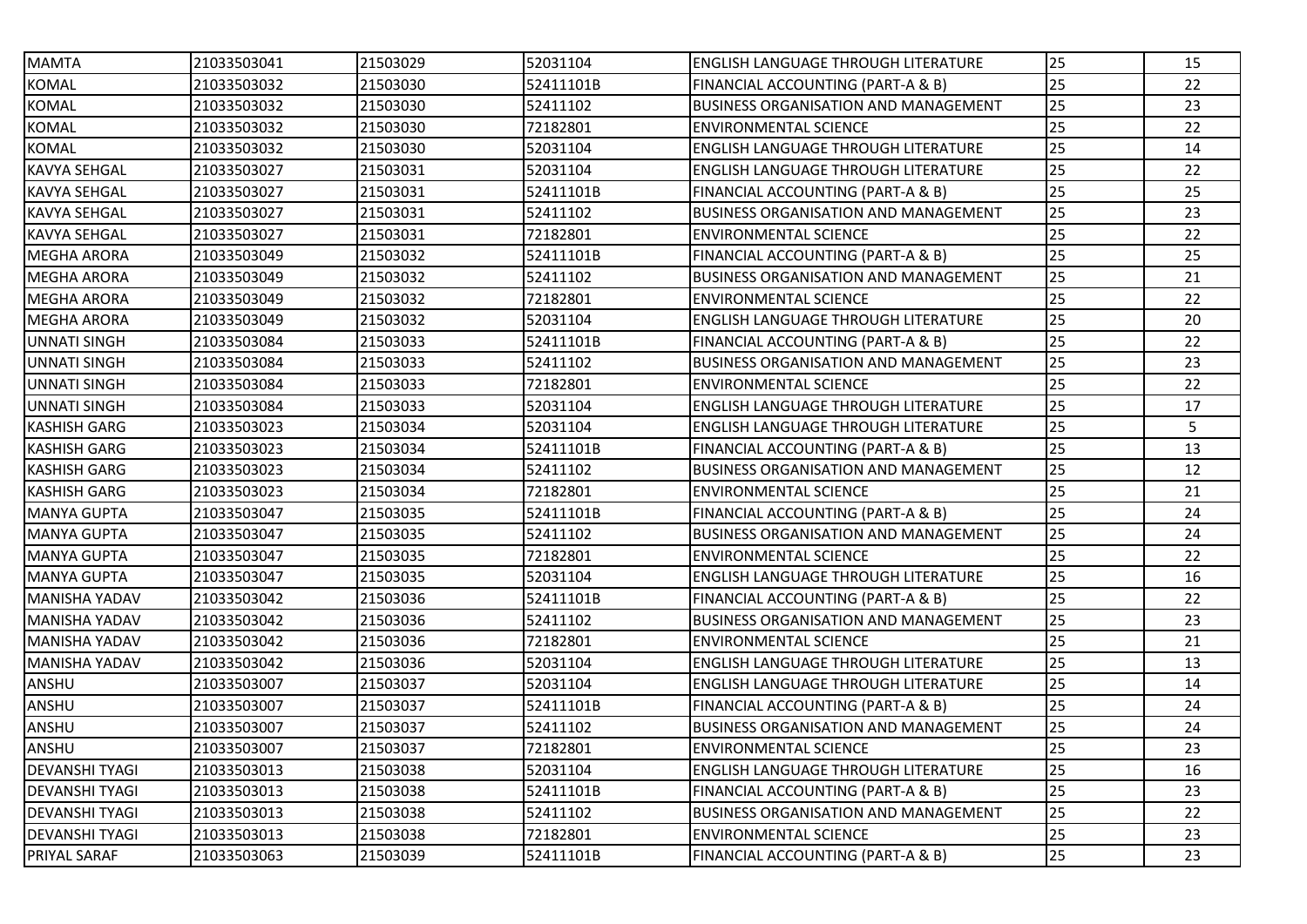| 21033503063 |          |                      |                                             | 25                                                                                                                                                                                                                                                                                                                                                                                                                                                                                                     | 23 |
|-------------|----------|----------------------|---------------------------------------------|--------------------------------------------------------------------------------------------------------------------------------------------------------------------------------------------------------------------------------------------------------------------------------------------------------------------------------------------------------------------------------------------------------------------------------------------------------------------------------------------------------|----|
| 21033503063 | 21503039 | 72182801             | <b>ENVIRONMENTAL SCIENCE</b>                | 25                                                                                                                                                                                                                                                                                                                                                                                                                                                                                                     | 22 |
| 21033503063 | 21503039 | 52031104             | <b>ENGLISH LANGUAGE THROUGH LITERATURE</b>  | 25                                                                                                                                                                                                                                                                                                                                                                                                                                                                                                     | 20 |
| 21033503074 | 21503040 | 52411101B            | FINANCIAL ACCOUNTING (PART-A & B)           | 25                                                                                                                                                                                                                                                                                                                                                                                                                                                                                                     | 24 |
| 21033503074 | 21503040 | 52411102             |                                             | 25                                                                                                                                                                                                                                                                                                                                                                                                                                                                                                     | 24 |
| 21033503074 | 21503040 | 72182801             | <b>ENVIRONMENTAL SCIENCE</b>                | 25                                                                                                                                                                                                                                                                                                                                                                                                                                                                                                     | 21 |
| 21033503074 | 21503040 | 52031104             | ENGLISH LANGUAGE THROUGH LITERATURE         | 25                                                                                                                                                                                                                                                                                                                                                                                                                                                                                                     | 19 |
| 21033503022 | 21503041 | 52031104             | <b>ENGLISH LANGUAGE THROUGH LITERATURE</b>  | 25                                                                                                                                                                                                                                                                                                                                                                                                                                                                                                     | 15 |
| 21033503022 | 21503041 | 52411101B            |                                             | 25                                                                                                                                                                                                                                                                                                                                                                                                                                                                                                     | 24 |
| 21033503022 | 21503041 | 52411102             | <b>BUSINESS ORGANISATION AND MANAGEMENT</b> | 25                                                                                                                                                                                                                                                                                                                                                                                                                                                                                                     | 24 |
| 21033503022 | 21503041 | 72182801             | <b>ENVIRONMENTAL SCIENCE</b>                | 25                                                                                                                                                                                                                                                                                                                                                                                                                                                                                                     | 22 |
| 21033503076 | 21503042 | 52411101B            | FINANCIAL ACCOUNTING (PART-A & B)           | 25                                                                                                                                                                                                                                                                                                                                                                                                                                                                                                     | 22 |
| 21033503076 | 21503042 | 52411102             | BUSINESS ORGANISATION AND MANAGEMENT        | 25                                                                                                                                                                                                                                                                                                                                                                                                                                                                                                     | 23 |
| 21033503076 | 21503042 | 72182801             | <b>ENVIRONMENTAL SCIENCE</b>                | 25                                                                                                                                                                                                                                                                                                                                                                                                                                                                                                     | 21 |
| 21033503076 | 21503042 | 52031104             | <b>ENGLISH LANGUAGE THROUGH LITERATURE</b>  | 25                                                                                                                                                                                                                                                                                                                                                                                                                                                                                                     | 18 |
| 21033503068 | 21503043 | 52411101B            |                                             | 25                                                                                                                                                                                                                                                                                                                                                                                                                                                                                                     | 23 |
| 21033503068 | 21503043 | 52411102             | BUSINESS ORGANISATION AND MANAGEMENT        | 25                                                                                                                                                                                                                                                                                                                                                                                                                                                                                                     | 23 |
| 21033503068 | 21503043 | 72182801             | <b>ENVIRONMENTAL SCIENCE</b>                | 25                                                                                                                                                                                                                                                                                                                                                                                                                                                                                                     | 21 |
| 21033503068 | 21503043 | 52031104             | <b>ENGLISH LANGUAGE THROUGH LITERATURE</b>  | 25                                                                                                                                                                                                                                                                                                                                                                                                                                                                                                     | 16 |
| 21033503086 | 21503044 | 52411101B            | FINANCIAL ACCOUNTING (PART-A & B)           | 25                                                                                                                                                                                                                                                                                                                                                                                                                                                                                                     | 22 |
| 21033503086 | 21503044 | 52411102             | BUSINESS ORGANISATION AND MANAGEMENT        | 25                                                                                                                                                                                                                                                                                                                                                                                                                                                                                                     | 23 |
| 21033503086 | 21503044 | 72182801             | <b>ENVIRONMENTAL SCIENCE</b>                | 25                                                                                                                                                                                                                                                                                                                                                                                                                                                                                                     | 21 |
| 21033503086 | 21503044 | 52031104             | <b>ENGLISH LANGUAGE THROUGH LITERATURE</b>  | 25                                                                                                                                                                                                                                                                                                                                                                                                                                                                                                     | 15 |
| 21033503067 | 21503045 | 52411101B            | FINANCIAL ACCOUNTING (PART-A & B)           | 25                                                                                                                                                                                                                                                                                                                                                                                                                                                                                                     | 23 |
| 21033503067 | 21503045 | 52411102             | <b>BUSINESS ORGANISATION AND MANAGEMENT</b> | 25                                                                                                                                                                                                                                                                                                                                                                                                                                                                                                     | 23 |
| 21033503067 | 21503045 | 72182801             | <b>ENVIRONMENTAL SCIENCE</b>                | 25                                                                                                                                                                                                                                                                                                                                                                                                                                                                                                     | 21 |
| 21033503067 | 21503045 | 52031104             | ENGLISH LANGUAGE THROUGH LITERATURE         | 25                                                                                                                                                                                                                                                                                                                                                                                                                                                                                                     | 17 |
| 21033503057 | 21503046 | 52411101B            | FINANCIAL ACCOUNTING (PART-A & B)           | 25                                                                                                                                                                                                                                                                                                                                                                                                                                                                                                     | 23 |
| 21033503057 | 21503046 | 52411102             |                                             | 25                                                                                                                                                                                                                                                                                                                                                                                                                                                                                                     | 23 |
| 21033503057 | 21503046 | 72182801             | <b>ENVIRONMENTAL SCIENCE</b>                | 25                                                                                                                                                                                                                                                                                                                                                                                                                                                                                                     | 22 |
| 21033503057 | 21503046 | 52031104             | ENGLISH LANGUAGE THROUGH LITERATURE         | 25                                                                                                                                                                                                                                                                                                                                                                                                                                                                                                     | 16 |
| 21033503001 | 21503047 | 52411101B            | FINANCIAL ACCOUNTING (PART-A & B)           | 25                                                                                                                                                                                                                                                                                                                                                                                                                                                                                                     | 25 |
| 21033503001 |          |                      |                                             | 25                                                                                                                                                                                                                                                                                                                                                                                                                                                                                                     | 23 |
| 21033503001 | 21503047 | 72182801             |                                             | 25                                                                                                                                                                                                                                                                                                                                                                                                                                                                                                     | 21 |
| 21033503039 | 21503048 | 52031104             |                                             | 25                                                                                                                                                                                                                                                                                                                                                                                                                                                                                                     | 15 |
| 21033503039 | 21503048 |                      |                                             | 25                                                                                                                                                                                                                                                                                                                                                                                                                                                                                                     | 23 |
| 21033503039 | 21503048 | 52411102             |                                             | 25                                                                                                                                                                                                                                                                                                                                                                                                                                                                                                     | 23 |
| 21033503039 | 21503048 | 72182801             |                                             | 25                                                                                                                                                                                                                                                                                                                                                                                                                                                                                                     | 21 |
|             |          | 21503039<br>21503047 | 52411102<br>52411102<br>52411101B           | <b>BUSINESS ORGANISATION AND MANAGEMENT</b><br><b>BUSINESS ORGANISATION AND MANAGEMENT</b><br><b>FINANCIAL ACCOUNTING (PART-A &amp; B)</b><br><b>FINANCIAL ACCOUNTING (PART-A &amp; B)</b><br><b>IBUSINESS ORGANISATION AND MANAGEMENT</b><br><b>BUSINESS ORGANISATION AND MANAGEMENT</b><br><b>ENVIRONMENTAL SCIENCE</b><br><b>ENGLISH LANGUAGE THROUGH LITERATURE</b><br><b>FINANCIAL ACCOUNTING (PART-A &amp; B)</b><br><b>BUSINESS ORGANISATION AND MANAGEMENT</b><br><b>ENVIRONMENTAL SCIENCE</b> |    |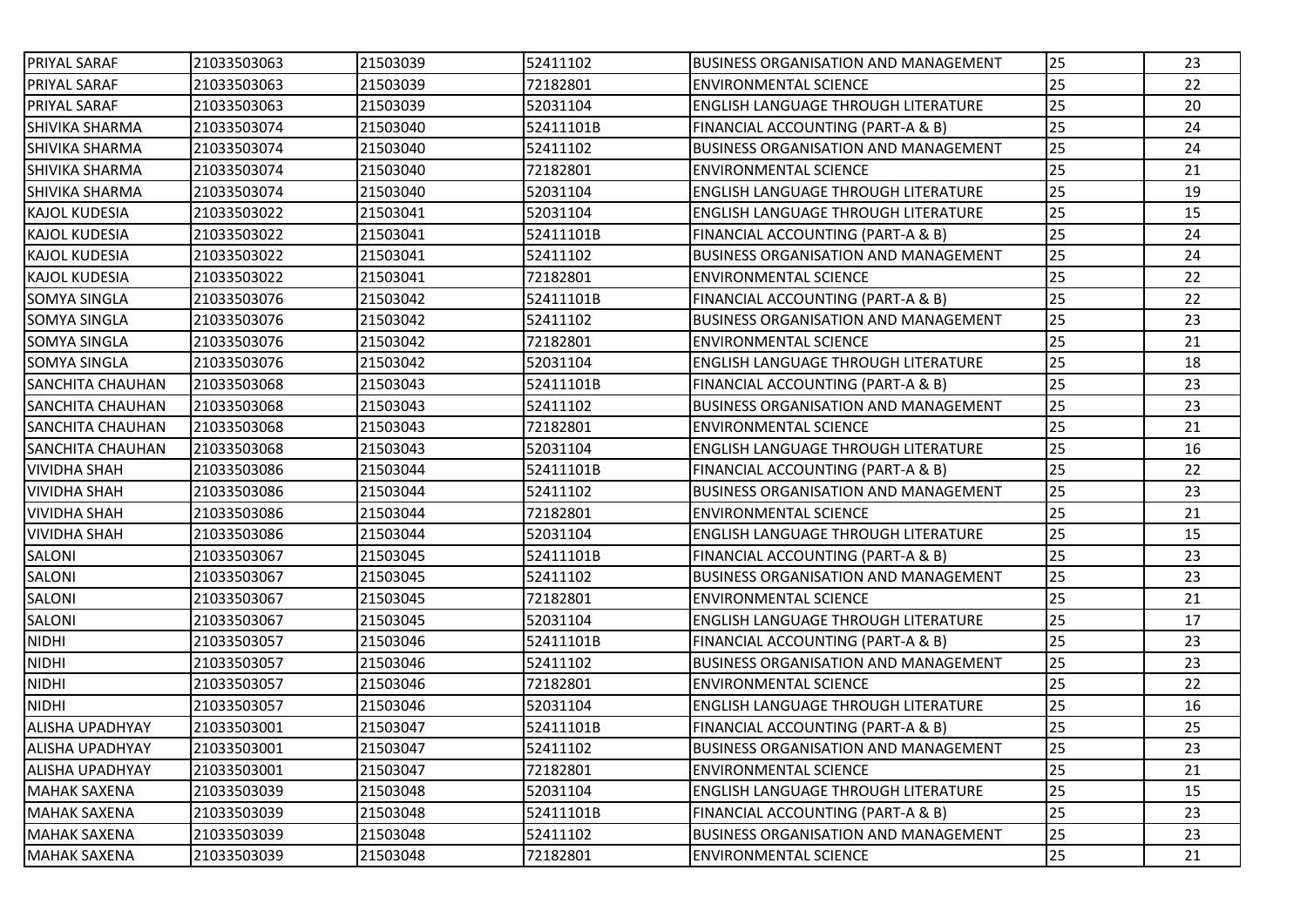| <b>ANSHIKA SHUKLA</b>          | 21033503005 | 21503049 | 52031104  | lENGLISH LANGUAGE THROUGH LITERATURE         | 25 | 12 |
|--------------------------------|-------------|----------|-----------|----------------------------------------------|----|----|
| <b>ANSHIKA SHUKLA</b>          | 21033503005 | 21503049 | 52411101B | FINANCIAL ACCOUNTING (PART-A & B)            | 25 | 22 |
| ANSHIKA SHUKLA                 | 21033503005 | 21503049 | 52411102  | <b>IBUSINESS ORGANISATION AND MANAGEMENT</b> | 25 | 24 |
| ANSHIKA SHUKLA                 | 21033503005 | 21503049 | 72182801  | ENVIRONMENTAL SCIENCE                        | 25 | 21 |
| <b>KHUSHI BISHT</b>            | 21033503029 | 21503050 | 52031104  | <b>ENGLISH LANGUAGE THROUGH LITERATURE</b>   | 25 | 21 |
| <b>KHUSHI BISHT</b>            | 21033503029 | 21503050 | 52411101B | FINANCIAL ACCOUNTING (PART-A & B)            | 25 | 23 |
| KHUSHI BISHT                   | 21033503029 | 21503050 | 52411102  | BUSINESS ORGANISATION AND MANAGEMENT         | 25 | 24 |
| <b>KHUSHI BISHT</b>            | 21033503029 | 21503050 | 72182801  | <b>ENVIRONMENTAL SCIENCE</b>                 | 25 | 22 |
| <b>TANUJA RANJAN</b>           | 21033503081 | 21503051 | 52411101B | <b>FINANCIAL ACCOUNTING (PART-A &amp; B)</b> | 25 | 19 |
| <b>TANUJA RANJAN</b>           | 21033503081 | 21503051 | 52411102  | <b>BUSINESS ORGANISATION AND MANAGEMENT</b>  | 25 | 23 |
| <b>TANUJA RANJAN</b>           | 21033503081 | 21503051 | 72182801  | <b>ENVIRONMENTAL SCIENCE</b>                 | 25 | 21 |
| <b>TANUJA RANJAN</b>           | 21033503081 | 21503051 | 52031104  | <b>ENGLISH LANGUAGE THROUGH LITERATURE</b>   | 25 | 17 |
| MIMANSHA CHAUDHARY 21033503050 |             | 21503052 | 52031104  | IENGLISH LANGUAGE THROUGH LITERATURE         | 25 | 18 |
| MIMANSHA CHAUDHARY21033503050  |             | 21503052 | 52411101B | FINANCIAL ACCOUNTING (PART-A & B)            | 25 | 21 |
| MIMANSHA CHAUDHARY 21033503050 |             | 21503052 | 52411102  | <b>BUSINESS ORGANISATION AND MANAGEMENT</b>  | 25 | 24 |
| MIMANSHA CHAUDHARY 21033503050 |             | 21503052 | 72182801  | <b>IENVIRONMENTAL SCIENCE</b>                | 25 | 21 |
| <b>SIMRAN SINGH</b>            | 21033503075 | 21503053 | 52411101B | FINANCIAL ACCOUNTING (PART-A & B)            | 25 | 20 |
| <b>SIMRAN SINGH</b>            | 21033503075 | 21503053 | 52411102  | <b>BUSINESS ORGANISATION AND MANAGEMENT</b>  | 25 | 23 |
| <b>SIMRAN SINGH</b>            | 21033503075 | 21503053 | 72182801  | ENVIRONMENTAL SCIENCE                        | 25 | 21 |
| <b>SIMRAN SINGH</b>            | 21033503075 | 21503053 | 52031104  | IENGLISH LANGUAGE THROUGH LITERATURE         | 25 | 18 |
| JYOTI SHARMA                   | 21033503021 | 21503054 | 52031104  | IENGLISH LANGUAGE THROUGH LITERATURE         | 25 | 17 |
| <b>JYOTI SHARMA</b>            | 21033503021 | 21503054 | 52411101B | FINANCIAL ACCOUNTING (PART-A & B)            | 25 | 21 |
| <b>JYOTI SHARMA</b>            | 21033503021 | 21503054 | 52411102  | BUSINESS ORGANISATION AND MANAGEMENT         | 25 | 25 |
| <b>JYOTI SHARMA</b>            | 21033503021 | 21503054 | 72182801  | IENVIRONMENTAL SCIENCE                       | 25 | 21 |
| <b>SAKSHI</b>                  | 21033503066 | 21503055 | 52411101B | FINANCIAL ACCOUNTING (PART-A & B)            | 25 | 21 |
| <b>SAKSHI</b>                  | 21033503066 | 21503055 | 52411102  | <b>IBUSINESS ORGANISATION AND MANAGEMENT</b> | 25 | 23 |
| <b>SAKSHI</b>                  | 21033503066 | 21503055 | 72182801  | ENVIRONMENTAL SCIENCE                        | 25 | 21 |
| <b>SAKSHI</b>                  | 21033503066 | 21503055 | 52031104  | <b>ENGLISH LANGUAGE THROUGH LITERATURE</b>   | 25 | 14 |
| <b>DIVYA</b>                   | 21033503014 | 21503056 | 52031104  | <b>ENGLISH LANGUAGE THROUGH LITERATURE</b>   | 25 | 16 |
| <b>DIVYA</b>                   | 21033503014 | 21503056 | 52411101B | FINANCIAL ACCOUNTING (PART-A & B)            | 25 | 21 |
| <b>DIVYA</b>                   | 21033503014 | 21503056 | 52411102  | <b>BUSINESS ORGANISATION AND MANAGEMENT</b>  | 25 | 23 |
| <b>DIVYA</b>                   | 21033503014 | 21503056 | 72182801  | <b>ENVIRONMENTAL SCIENCE</b>                 | 25 | 21 |
| <b>MUSKAN MALIK</b>            | 21033503054 | 21503057 | 52031104  | <b>ENGLISH LANGUAGE THROUGH LITERATURE</b>   | 25 | 19 |
| <b>MUSKAN MALIK</b>            | 21033503054 | 21503057 | 52411101B | FINANCIAL ACCOUNTING (PART-A & B)            | 25 | 21 |
| <b>MUSKAN MALIK</b>            | 21033503054 | 21503057 | 52411102  | <b>BUSINESS ORGANISATION AND MANAGEMENT</b>  | 25 | 25 |
| <b>MUSKAN MALIK</b>            | 21033503054 | 21503057 | 72182801  | <b>ENVIRONMENTAL SCIENCE</b>                 | 25 | 22 |
| NEHA SHARMA                    | 21033503056 | 21503058 | 52031104  | <b>ENGLISH LANGUAGE THROUGH LITERATURE</b>   | 25 | 15 |
| <b>NEHA SHARMA</b>             | 21033503056 | 21503058 | 52411101B | FINANCIAL ACCOUNTING (PART-A & B)            | 25 | 22 |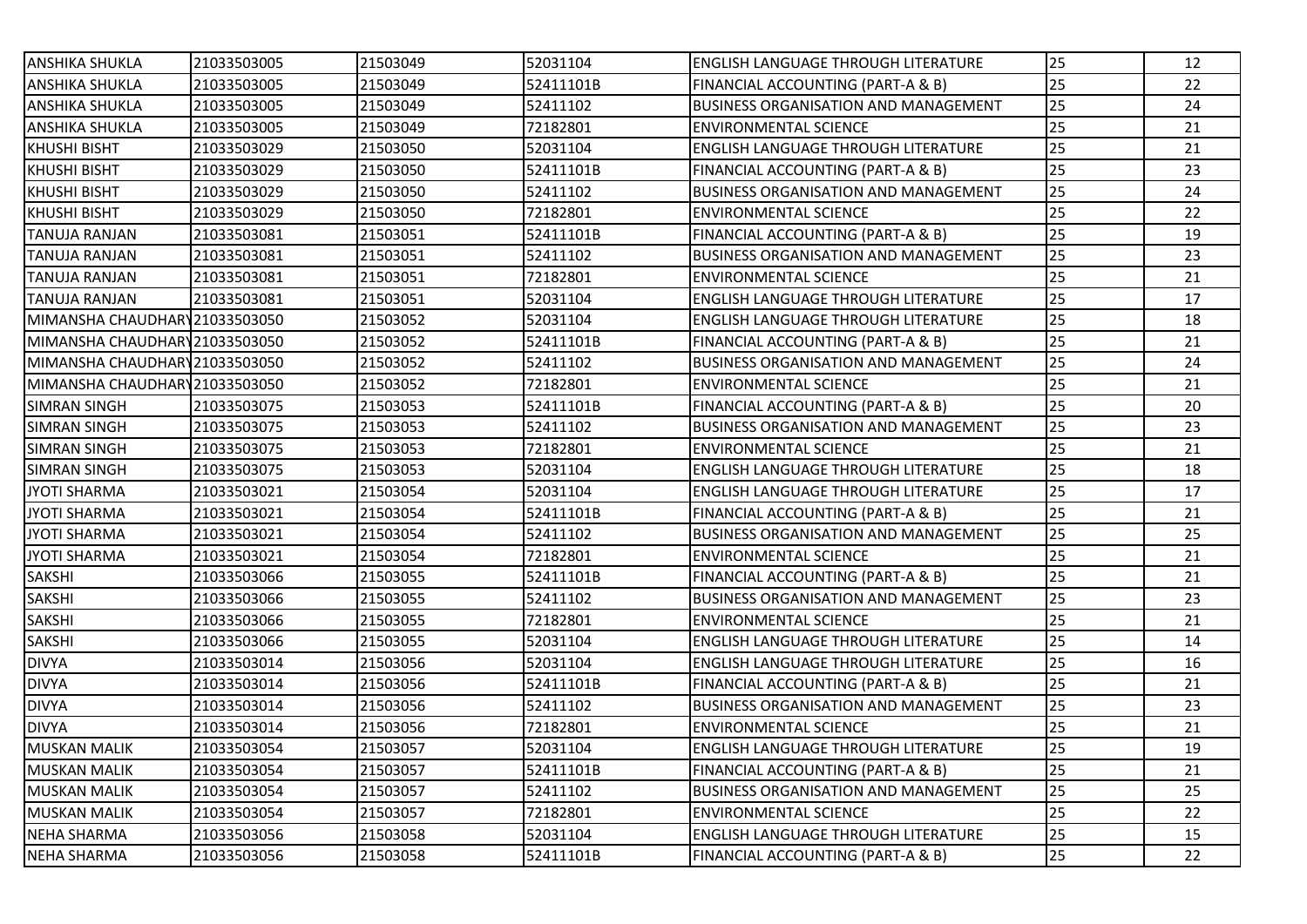| <b>NEHA SHARMA</b>              | 21033503056 | 21503058 | 52411102  | <b>IBUSINESS ORGANISATION AND MANAGEMENT</b> | 25              | 25           |
|---------------------------------|-------------|----------|-----------|----------------------------------------------|-----------------|--------------|
| <b>NEHA SHARMA</b>              | 21033503056 | 21503058 | 72182801  | <b>ENVIRONMENTAL SCIENCE</b>                 | 25              | 22           |
| <b>AVNI GUPTA</b>               | 21033503009 | 21503061 | 52031104  | lENGLISH LANGUAGE THROUGH LITERATURE         | 25              | 21           |
| <b>AVNI GUPTA</b>               | 21033503009 | 21503061 | 52411101B | FINANCIAL ACCOUNTING (PART-A & B)            | 25              | 19           |
| <b>AVNI GUPTA</b>               | 21033503009 | 21503061 | 52411102  | <b>BUSINESS ORGANISATION AND MANAGEMENT</b>  | 25              | 23           |
| <b>AVNI GUPTA</b>               | 21033503009 | 21503061 | 72182801  | <b>ENVIRONMENTAL SCIENCE</b>                 | 25              | 21           |
| <b>KHUSHBOO GUPTA</b>           | 21033503028 | 21503062 | 52031104  | <b>ENGLISH LANGUAGE THROUGH LITERATURE</b>   | 25              | 18           |
| <b>KHUSHBOO GUPTA</b>           | 21033503028 | 21503062 | 52411101B | FINANCIAL ACCOUNTING (PART-A & B)            | 25              | 21           |
| <b>KHUSHBOO GUPTA</b>           | 21033503028 | 21503062 | 52411102  | <b>IBUSINESS ORGANISATION AND MANAGEMENT</b> | 25              | 23           |
| <b>KHUSHBOO GUPTA</b>           | 21033503028 | 21503062 | 72182801  | <b>ENVIRONMENTAL SCIENCE</b>                 | 25              | 22           |
| YASHI GARG                      | 21033503088 | 21503063 | 52411101B | FINANCIAL ACCOUNTING (PART-A & B)            | 25              | 23           |
| YASHI GARG                      | 21033503088 | 21503063 | 52411102  | <b>BUSINESS ORGANISATION AND MANAGEMENT</b>  | 25              | 23           |
| YASHI GARG                      | 21033503088 | 21503063 | 72182801  | <b>ENVIRONMENTAL SCIENCE</b>                 | 25              | 21           |
| YASHI GARG                      | 21033503088 | 21503063 | 52031104  | ENGLISH LANGUAGE THROUGH LITERATURE          | 25              | 14           |
| <b>SONIKA CHHABRA</b>           | 21033503077 | 21503064 | 52411101B | FINANCIAL ACCOUNTING (PART-A & B)            | 25              | 0            |
| <b>SONIKA CHHABRA</b>           | 21033503077 | 21503064 | 52411102  | <b>IBUSINESS ORGANISATION AND MANAGEMENT</b> | 25              | 23           |
| <b>SONIKA CHHABRA</b>           | 21033503077 | 21503064 | 72182801  | <b>ENVIRONMENTAL SCIENCE</b>                 | 25              | 21           |
| <b>SONIKA CHHABRA</b>           | 21033503077 | 21503064 | 52031104  | ENGLISH LANGUAGE THROUGH LITERATURE          | 25              | 18           |
| <b>KASHISH GOEL</b>             | 21033503024 | 21503065 | 52031104  | ENGLISH LANGUAGE THROUGH LITERATURE          | 25              | 20           |
| <b>KASHISH GOEL</b>             | 21033503024 | 21503065 | 52411101B | FINANCIAL ACCOUNTING (PART-A & B)            | 25              | 19           |
| <b>KASHISH GOEL</b>             | 21033503024 | 21503065 | 52411102  | <b>BUSINESS ORGANISATION AND MANAGEMENT</b>  | 25              | 23           |
| <b>KASHISH GOEL</b>             | 21033503024 | 21503065 | 72182801  | <b>ENVIRONMENTAL SCIENCE</b>                 | 25              | 21           |
| <b>TANNU</b>                    | 21033503080 | 21503066 | 52411101B | FINANCIAL ACCOUNTING (PART-A & B)            | 25              | 0            |
| <b>TANNU</b>                    | 21033503080 | 21503066 | 52411102  | BUSINESS ORGANISATION AND MANAGEMENT         | 25              | 23           |
| <b>TANNU</b>                    | 21033503080 | 21503066 | 72182801  | <b>ENVIRONMENTAL SCIENCE</b>                 | 25              | $\mathbf{0}$ |
| <b>TANNU</b>                    | 21033503080 | 21503066 | 52031104  | ENGLISH LANGUAGE THROUGH LITERATURE          | 25              | $\mathbf{0}$ |
| SANJU                           | 21033503069 | 21503067 | 52411101B | FINANCIAL ACCOUNTING (PART-A & B)            | 25              | 0            |
| SANJU                           | 21033503069 | 21503067 | 52411102  | BUSINESS ORGANISATION AND MANAGEMENT         | 25              | 23           |
| SANJU                           | 21033503069 | 21503067 | 72182801  | IENVIRONMENTAL SCIENCE                       | 25              | 21           |
| SANJU                           | 21033503069 | 21503067 | 52031104  | <b>ENGLISH LANGUAGE THROUGH LITERATURE</b>   | 25              | 9            |
| KUMARI KASHISH MAURI21033503034 |             | 21503068 | 52031104  | ENGLISH LANGUAGE THROUGH LITERATURE          | 25              | 17           |
| KUMARI KASHISH MAUR 21033503034 |             | 21503068 | 52411101B | FINANCIAL ACCOUNTING (PART-A & B)            | 25              | 20           |
| KUMARI KASHISH MAUR 21033503034 |             | 21503068 | 52411102  | <b>BUSINESS ORGANISATION AND MANAGEMENT</b>  | $\overline{25}$ | 23           |
| KUMARI KASHISH MAUR 21033503034 |             | 21503068 | 72182801  | <b>ENVIRONMENTAL SCIENCE</b>                 | 25              | 22           |
| <b>JYOTI AHIRWAR</b>            | 21033503020 | 21503069 | 52031104  | <b>ENGLISH LANGUAGE THROUGH LITERATURE</b>   | 25              | 17           |
| <b>JYOTI AHIRWAR</b>            | 21033503020 | 21503069 | 52411101B | FINANCIAL ACCOUNTING (PART-A & B)            | 25              | 19           |
| <b>JYOTI AHIRWAR</b>            | 21033503020 | 21503069 | 52411102  | <b>BUSINESS ORGANISATION AND MANAGEMENT</b>  | 25              | 23           |
| <b>JYOTI AHIRWAR</b>            | 21033503020 | 21503069 | 72182801  | <b>ENVIRONMENTAL SCIENCE</b>                 | 25              | 22           |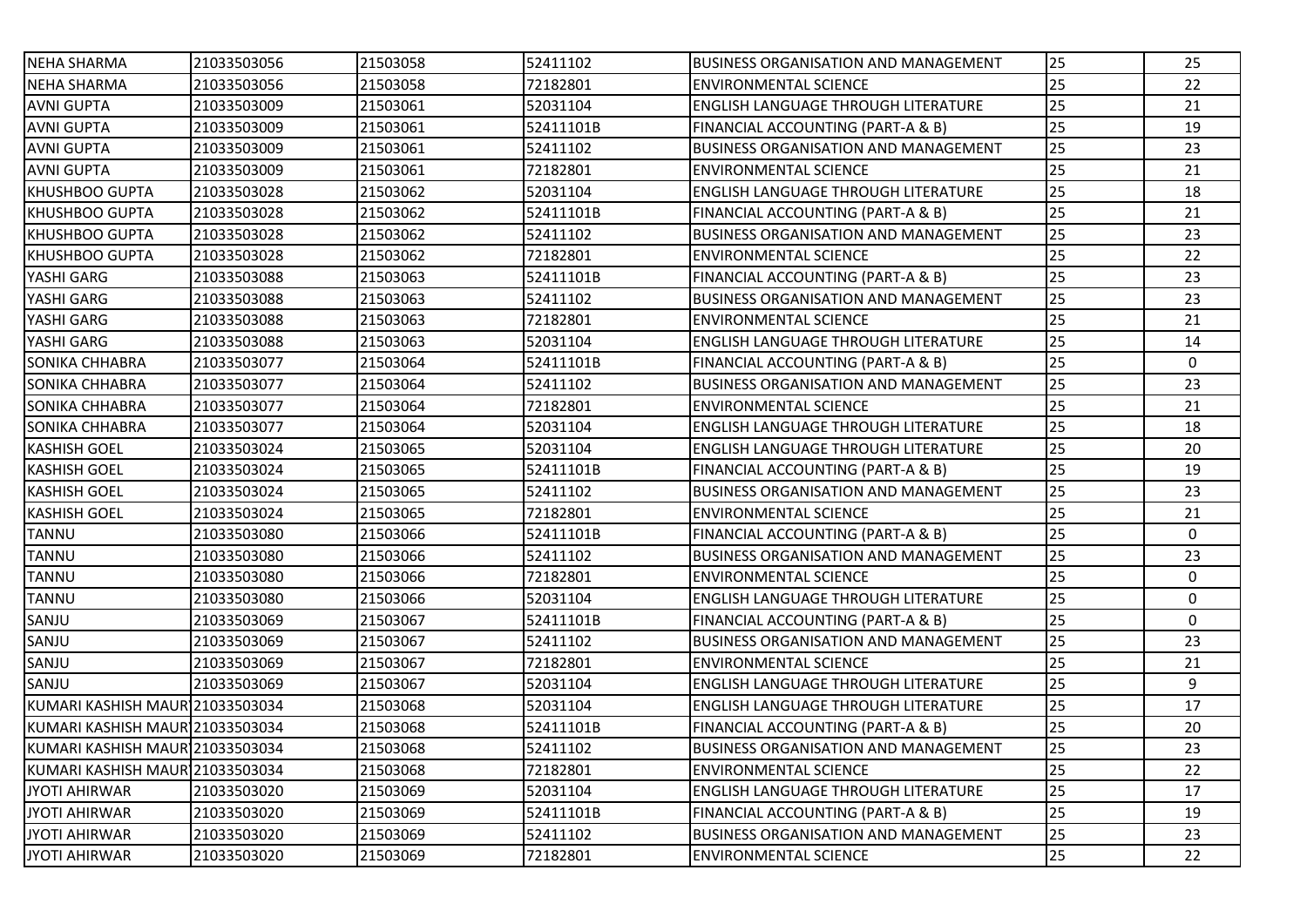| <b>NEETU</b>            | 21033503055 | 21503070 | 52031104  | ENGLISH LANGUAGE THROUGH LITERATURE         | 25 | 14 |
|-------------------------|-------------|----------|-----------|---------------------------------------------|----|----|
| <b>NEETU</b>            | 21033503055 | 21503070 | 52411101B | FINANCIAL ACCOUNTING (PART-A & B)           | 25 | 20 |
| <b>NEETU</b>            | 21033503055 | 21503070 | 52411102  | BUSINESS ORGANISATION AND MANAGEMENT        | 25 | 25 |
| <b>NEETU</b>            | 21033503055 | 21503070 | 72182801  | <b>ENVIRONMENTAL SCIENCE</b>                | 25 | 22 |
| <b>HIMANSHI</b>         | 21033503016 | 21503071 | 52031104  | ENGLISH LANGUAGE THROUGH LITERATURE         | 25 | 15 |
| <b>HIMANSHI</b>         | 21033503016 | 21503071 | 52411101B | FINANCIAL ACCOUNTING (PART-A & B)           | 25 | 20 |
| <b>HIMANSHI</b>         | 21033503016 | 21503071 | 52411102  | <b>BUSINESS ORGANISATION AND MANAGEMENT</b> | 25 | 23 |
| <b>HIMANSHI</b>         | 21033503016 | 21503071 | 72182801  | <b>ENVIRONMENTAL SCIENCE</b>                | 25 | 21 |
| <b>AYESHA ANSARI</b>    | 21033503011 | 21503072 | 52031104  | ENGLISH LANGUAGE THROUGH LITERATURE         | 25 | 20 |
| <b>AYESHA ANSARI</b>    | 21033503011 | 21503072 | 52411101B | FINANCIAL ACCOUNTING (PART-A & B)           | 25 | 20 |
| <b>AYESHA ANSARI</b>    | 21033503011 | 21503072 | 52411102  | <b>BUSINESS ORGANISATION AND MANAGEMENT</b> | 25 | 23 |
| <b>AYESHA ANSARI</b>    | 21033503011 | 21503072 | 72182801  | <b>ENVIRONMENTAL SCIENCE</b>                | 25 | 21 |
| <b>HIMANSHI</b>         | 21033503015 | 21503073 | 52031104  | ENGLISH LANGUAGE THROUGH LITERATURE         | 25 | 16 |
| <b>HIMANSHI</b>         | 21033503015 | 21503073 | 52411101B | FINANCIAL ACCOUNTING (PART-A & B)           | 25 | 21 |
| <b>HIMANSHI</b>         | 21033503015 | 21503073 | 52411102  | <b>BUSINESS ORGANISATION AND MANAGEMENT</b> | 25 | 23 |
| <b>HIMANSHI</b>         | 21033503015 | 21503073 | 72182801  | <b>ENVIRONMENTAL SCIENCE</b>                | 25 | 21 |
| <b>KOMAL PRAKASH</b>    | 21033503033 | 21503074 | 52031104  | ENGLISH LANGUAGE THROUGH LITERATURE         | 25 | 16 |
| <b>KOMAL PRAKASH</b>    | 21033503033 | 21503074 | 52411101B | FINANCIAL ACCOUNTING (PART-A & B)           | 25 | 21 |
| <b>KOMAL PRAKASH</b>    | 21033503033 | 21503074 | 52411102  | <b>BUSINESS ORGANISATION AND MANAGEMENT</b> | 25 | 23 |
| <b>KOMAL PRAKASH</b>    | 21033503033 | 21503074 | 72182801  | <b>ENVIRONMENTAL SCIENCE</b>                | 25 | 21 |
| <b>MUSKAN</b>           | 21033503052 | 21503075 | 52031104  | ENGLISH LANGUAGE THROUGH LITERATURE         | 25 | 14 |
| <b>MUSKAN</b>           | 21033503052 | 21503075 | 52411101B | FINANCIAL ACCOUNTING (PART-A & B)           | 25 | 20 |
| <b>MUSKAN</b>           | 21033503052 | 21503075 | 52411102  | BUSINESS ORGANISATION AND MANAGEMENT        | 25 | 22 |
| <b>MUSKAN</b>           | 21033503052 | 21503075 | 72182801  | <b>ENVIRONMENTAL SCIENCE</b>                | 25 | 21 |
| RADHA RAMAN             | 21033503064 | 21503078 | 52031104  | ENGLISH LANGUAGE THROUGH LITERATURE         | 25 | 16 |
| RADHA RAMAN             | 21033503064 | 21503078 | 52411101B | FINANCIAL ACCOUNTING (PART-A & B)           | 25 | 20 |
| <b>RADHA RAMAN</b>      | 21033503064 | 21503078 | 52411102  | <b>BUSINESS ORGANISATION AND MANAGEMENT</b> | 25 | 23 |
| <b>RADHA RAMAN</b>      | 21033503064 | 21503078 | 72182801  | <b>ENVIRONMENTAL SCIENCE</b>                | 25 | 21 |
| <b>STANZIN JANGCHUP</b> | 21033503078 | 21503080 | 52411101B | FINANCIAL ACCOUNTING (PART-A & B)           | 25 | 21 |
| <b>STANZIN JANGCHUP</b> | 21033503078 | 21503080 | 52411102  | <b>BUSINESS ORGANISATION AND MANAGEMENT</b> | 25 | 23 |
| <b>STANZIN JANGCHUP</b> | 21033503078 | 21503080 | 72182801  | <b>ENVIRONMENTAL SCIENCE</b>                | 25 | 21 |
| <b>STANZIN JANGCHUP</b> | 21033503078 | 21503080 | 52031104  | ENGLISH LANGUAGE THROUGH LITERATURE         | 25 | 18 |
| JANVI                   | 21033503019 | 21503081 | 52031104  | <b>ENGLISH LANGUAGE THROUGH LITERATURE</b>  | 25 | 17 |
| <b>JANVI</b>            | 21033503019 | 21503081 | 52411101B | FINANCIAL ACCOUNTING (PART-A & B)           | 25 | 21 |
| JANVI                   | 21033503019 | 21503081 | 52411102  | <b>BUSINESS ORGANISATION AND MANAGEMENT</b> | 25 | 25 |
| JANVI                   | 21033503019 | 21503081 | 72182801  | <b>ENVIRONMENTAL SCIENCE</b>                | 25 | 21 |
| AMISHA YADAV            | 21033503002 | 21503082 | 52031104  | ENGLISH LANGUAGE THROUGH LITERATURE         | 25 | 15 |
| AMISHA YADAV            | 21033503002 | 21503082 | 52411101B | FINANCIAL ACCOUNTING (PART-A & B)           | 25 | 22 |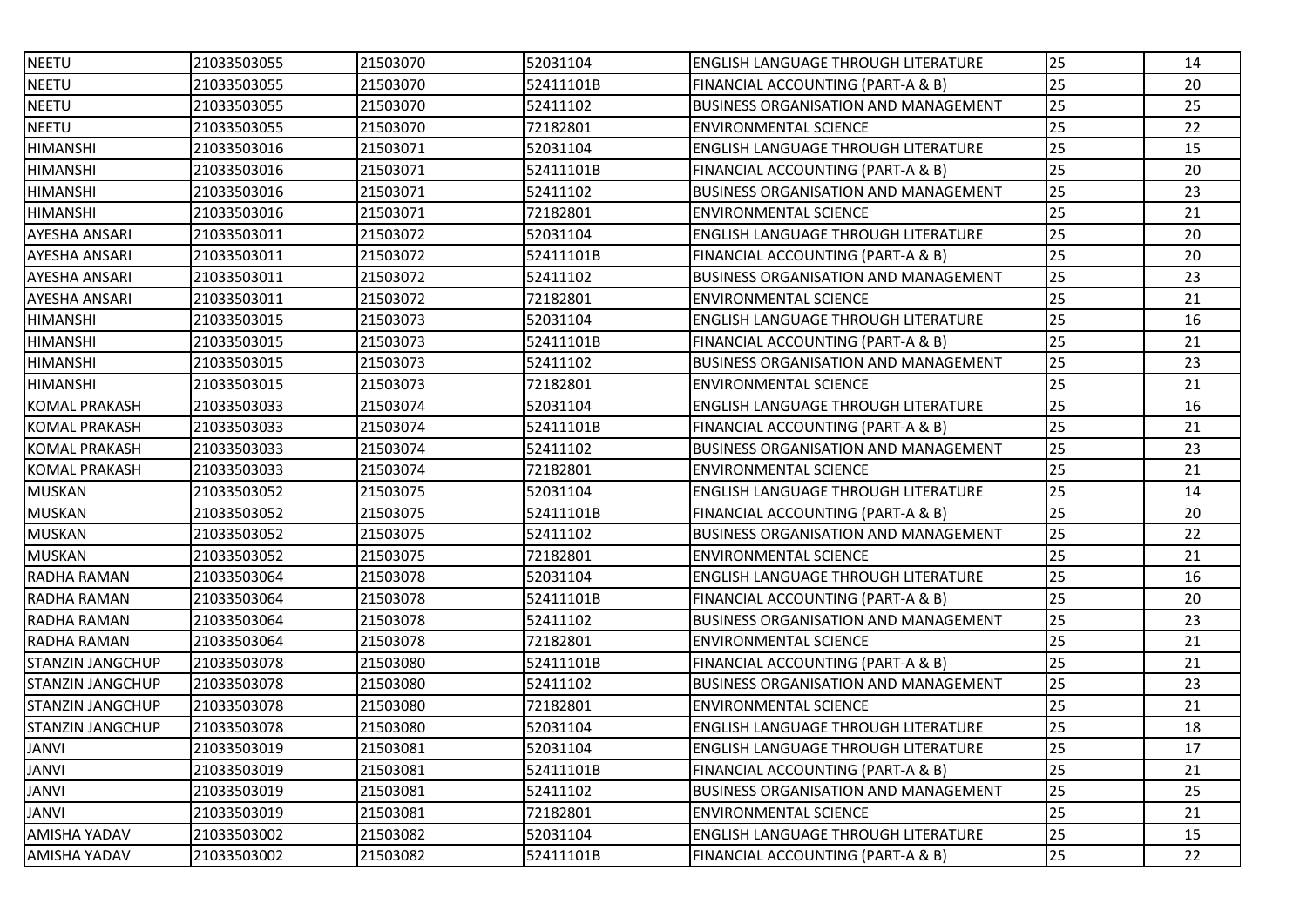| <b>AMISHA YADAV</b>    | 21033503002 | 21503082 | 52411102  | <b>IBUSINESS ORGANISATION AND MANAGEMENT</b> | 25 | 25 |
|------------------------|-------------|----------|-----------|----------------------------------------------|----|----|
| <b>AMISHA YADAV</b>    | 21033503002 | 21503082 | 72182801  | ENVIRONMENTAL SCIENCE                        | 25 | 22 |
| <b>NIKITA SINGH</b>    | 21033503058 | 21503083 | 52031104  | <b>IENGLISH LANGUAGE THROUGH LITERATURE</b>  | 25 | 17 |
| <b>NIKITA SINGH</b>    | 21033503058 | 21503083 | 52411101B | FINANCIAL ACCOUNTING (PART-A & B)            | 25 | 22 |
| <b>NIKITA SINGH</b>    | 21033503058 | 21503083 | 52411102  | <b>BUSINESS ORGANISATION AND MANAGEMENT</b>  | 25 | 23 |
| <b>NIKITA SINGH</b>    | 21033503058 | 21503083 | 72182801  | <b>IENVIRONMENTAL SCIENCE</b>                | 25 | 21 |
| <b>JANHAVI DUBEY</b>   | 21033503018 | 21503084 | 52031104  | IENGLISH LANGUAGE THROUGH LITERATURE         | 25 | 18 |
| <b>JANHAVI DUBEY</b>   | 21033503018 | 21503084 | 52411101B | <b>FINANCIAL ACCOUNTING (PART-A &amp; B)</b> | 25 | 19 |
| <b>JANHAVI DUBEY</b>   | 21033503018 | 21503084 | 52411102  | <b>IBUSINESS ORGANISATION AND MANAGEMENT</b> | 25 | 23 |
| <b>JANHAVI DUBEY</b>   | 21033503018 | 21503084 | 72182801  | <b>ENVIRONMENTAL SCIENCE</b>                 | 25 | 22 |
| <b>JAISHIKA KESHRI</b> | 21033503017 | 21503085 | 52031104  | IENGLISH LANGUAGE THROUGH LITERATURE         | 25 | 14 |
| <b>JAISHIKA KESHRI</b> | 21033503017 | 21503085 | 52411101B | FINANCIAL ACCOUNTING (PART-A & B)            | 25 | 17 |
| <b>JAISHIKA KESHRI</b> | 21033503017 | 21503085 | 52411102  | <b>IBUSINESS ORGANISATION AND MANAGEMENT</b> | 25 | 23 |
| JAISHIKA KESHRI        | 21033503017 | 21503085 | 72182801  | ENVIRONMENTAL SCIENCE                        | 25 | 21 |
| <b>KHUSHI JOSHI</b>    | 21033503030 | 21503086 | 52031104  | <b>ENGLISH LANGUAGE THROUGH LITERATURE</b>   | 25 | 16 |
| <b>KHUSHI JOSHI</b>    | 21033503030 | 21503086 | 52411101B | <b>FINANCIAL ACCOUNTING (PART-A &amp; B)</b> | 25 | 20 |
| KHUSHI JOSHI           | 21033503030 | 21503086 | 52411102  | BUSINESS ORGANISATION AND MANAGEMENT         | 25 | 23 |
| <b>KHUSHI JOSHI</b>    | 21033503030 | 21503086 | 72182801  | <b>ENVIRONMENTAL SCIENCE</b>                 | 25 | 21 |
| <b>PRIYA KUMARI</b>    | 21033503062 | 21503087 | 52031105  | <b>ENGLISH FLUENCY</b>                       | 25 | 17 |
| PRIYA KUMARI           | 21033503062 | 21503087 | 52411101B | FINANCIAL ACCOUNTING (PART-A & B)            | 25 | 20 |
| <b>PRIYA KUMARI</b>    | 21033503062 | 21503087 | 52411102  | BUSINESS ORGANISATION AND MANAGEMENT         | 25 | 23 |
| PRIYA KUMARI           | 21033503062 | 21503087 | 72182801  | <b>ENVIRONMENTAL SCIENCE</b>                 | 25 | 21 |
| <b>PRACHI BHANDARI</b> | 21033503061 | 21503088 | 52031104  | IENGLISH LANGUAGE THROUGH LITERATURE         | 25 | 18 |
| PRACHI BHANDARI        | 21033503061 | 21503088 | 52411101B | FINANCIAL ACCOUNTING (PART-A & B)            | 25 | 19 |
| PRACHI BHANDARI        | 21033503061 | 21503088 | 52411102  | <b>BUSINESS ORGANISATION AND MANAGEMENT</b>  | 25 | 23 |
| PRACHI BHANDARI        | 21033503061 | 21503088 | 72182801  | <b>IENVIRONMENTAL SCIENCE</b>                | 25 | 21 |
| ANIKA                  | 21033503003 | 21503089 | 52031104  | IENGLISH LANGUAGE THROUGH LITERATURE         | 25 | 14 |
| <b>ANIKA</b>           | 21033503003 | 21503089 | 52411101B | FINANCIAL ACCOUNTING (PART-A & B)            | 25 | 20 |
| <b>ANIKA</b>           | 21033503003 | 21503089 | 52411102  | <b>IBUSINESS ORGANISATION AND MANAGEMENT</b> | 25 | 25 |
| <b>ANIKA</b>           | 21033503003 | 21503089 | 72182801  | ENVIRONMENTAL SCIENCE                        | 25 | 21 |
| <b>REEYA BHARTI</b>    | 21033503065 | 21503091 | 52031104  | <b>IENGLISH LANGUAGE THROUGH LITERATURE</b>  | 25 | 18 |
| <b>REEYA BHARTI</b>    | 21033503065 | 21503091 | 52411101B | FINANCIAL ACCOUNTING (PART-A & B)            | 25 | 21 |
| <b>REEYA BHARTI</b>    | 21033503065 | 21503091 | 52411102  | <b>BUSINESS ORGANISATION AND MANAGEMENT</b>  | 25 | 25 |
| <b>REEYA BHARTI</b>    | 21033503065 | 21503091 | 72182801  | <b>ENVIRONMENTAL SCIENCE</b>                 | 25 | 21 |
| <b>MANSI SAIN</b>      | 21033503046 | 21503092 | 52031104  | <b>ENGLISH LANGUAGE THROUGH LITERATURE</b>   | 25 | 16 |
| <b>MANSI SAIN</b>      | 21033503046 | 21503092 | 52411101B | <b>FINANCIAL ACCOUNTING (PART-A &amp; B)</b> | 25 | 22 |
| <b>MANSI SAIN</b>      | 21033503046 | 21503092 | 52411102  | <b>BUSINESS ORGANISATION AND MANAGEMENT</b>  | 25 | 23 |
| <b>MANSI SAIN</b>      | 21033503046 | 21503092 | 72182801  | <b>ENVIRONMENTAL SCIENCE</b>                 | 25 | 22 |
|                        |             |          |           |                                              |    |    |